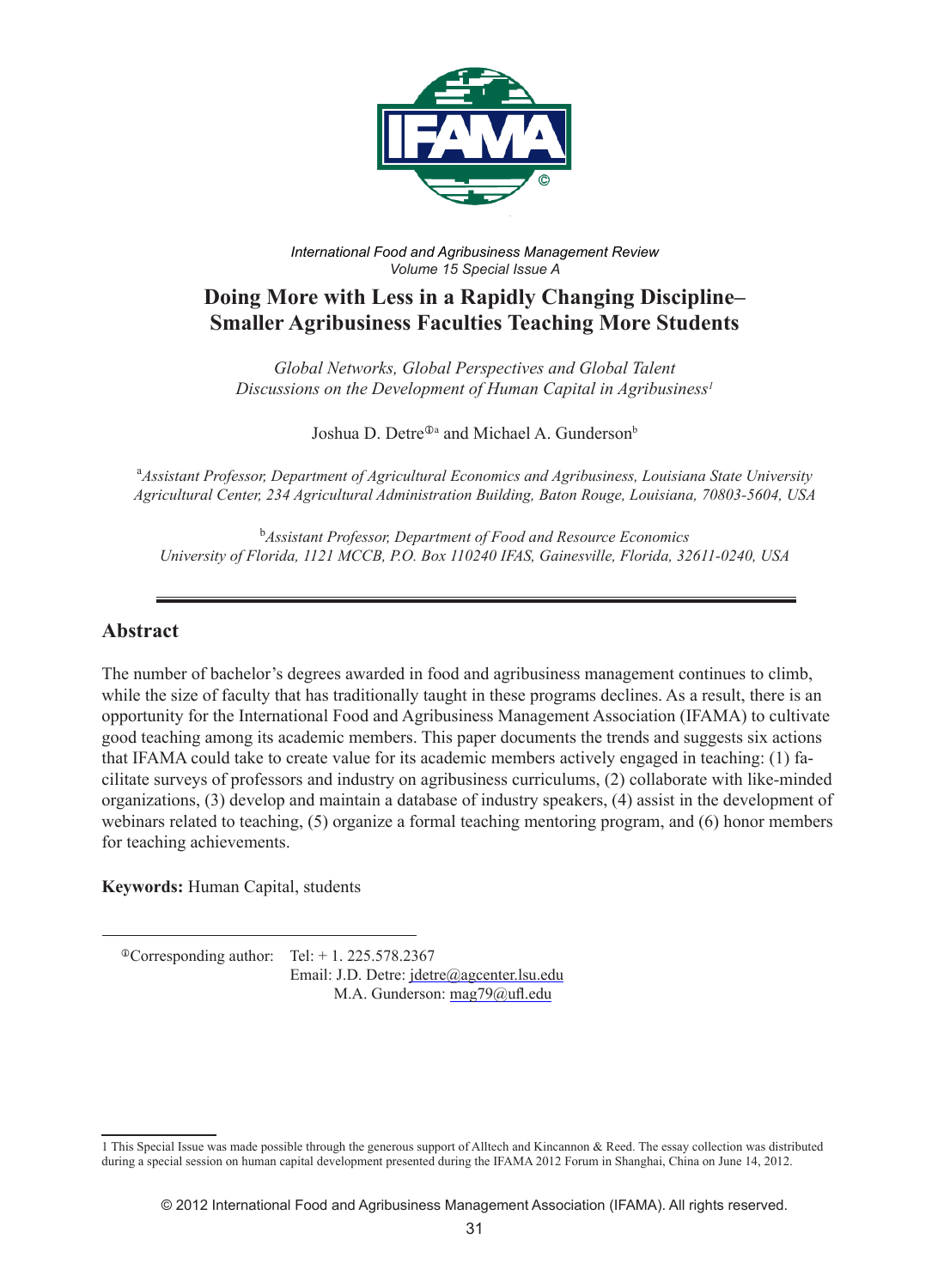*Detre & Gunderson / International Food and Agribusiness Management Review / Volume 15, Special Issue A, 2012*

## **Introduction**

According to the US Department of Education, student enrollment at United States universities set record levels in the fall of 2010, and this trend is expected to continue through the fall of 2019. Trends in college enrollment internationally generally follows this same trend (UNESCO Institute for Statistics), with enrollments growing rapidly in developing nations like China and India. Higher educational attainment has led to higher lifetime earnings among US college graduates relative to their non-college graduate peers (Julian and Kominski 2011). The enrollment increases are due at least in part to the rapid growth of online degree programs offered by colleges such as the University of Phoenix.

Similarly, Colleges of Agriculture have also noted growing enrollments in the US More specifically, there has been a rapid growth in degrees awarded in agribusiness management. At the same time, there has been a decline in faculty numbers in departments historically known as "agricultural economics" departments (for a detailed discussion of the evolving names for the "agricultural economics cluster" see Perry 2010) (Perry 2010; Coleman 2007). Since the publication of Perry's article in 2010, an additional two departments of agricultural economics have been merged and/or eliminated at US universities (Clemson University and University of Nevada at Reno).

# **Trends in Student Enrollment and Faculty Size in Agricultural Economics and Agricultural Business Management Departments**

The data used here are from the US Department of Education's Integrated Postsecondary Education System (IPEDS) and the Food and Agricultural Education Information System (FAEIS). The statistics provide clear trends in enrollment and faculty sizes. The number of bachelor degrees awarded in agribusiness management has grown 15% from 1986 to 2010 (Figure 1).



**Figure 1.** Number of Bachelor of Science Degrees in Agribusiness Management Awarded in the US. **Source:** US Department of Education Integrated Postsecondary Education System (IPEDS)

The increasing demand for baccalaureate degrees in agribusiness management appears warranted. The Georgetown University Center on Education and the Workforce completed a study that indicated the un employment rate among those with a degree in agricultural economics was about 1.3% in the U.S (Carnevale et al. 2011). This ranks it among the 10 lowest unemployment rates among undergraduate majors and lowest among un-

© 2012 International Food and Agribusiness Management Association (IFAMA). All rights reserved.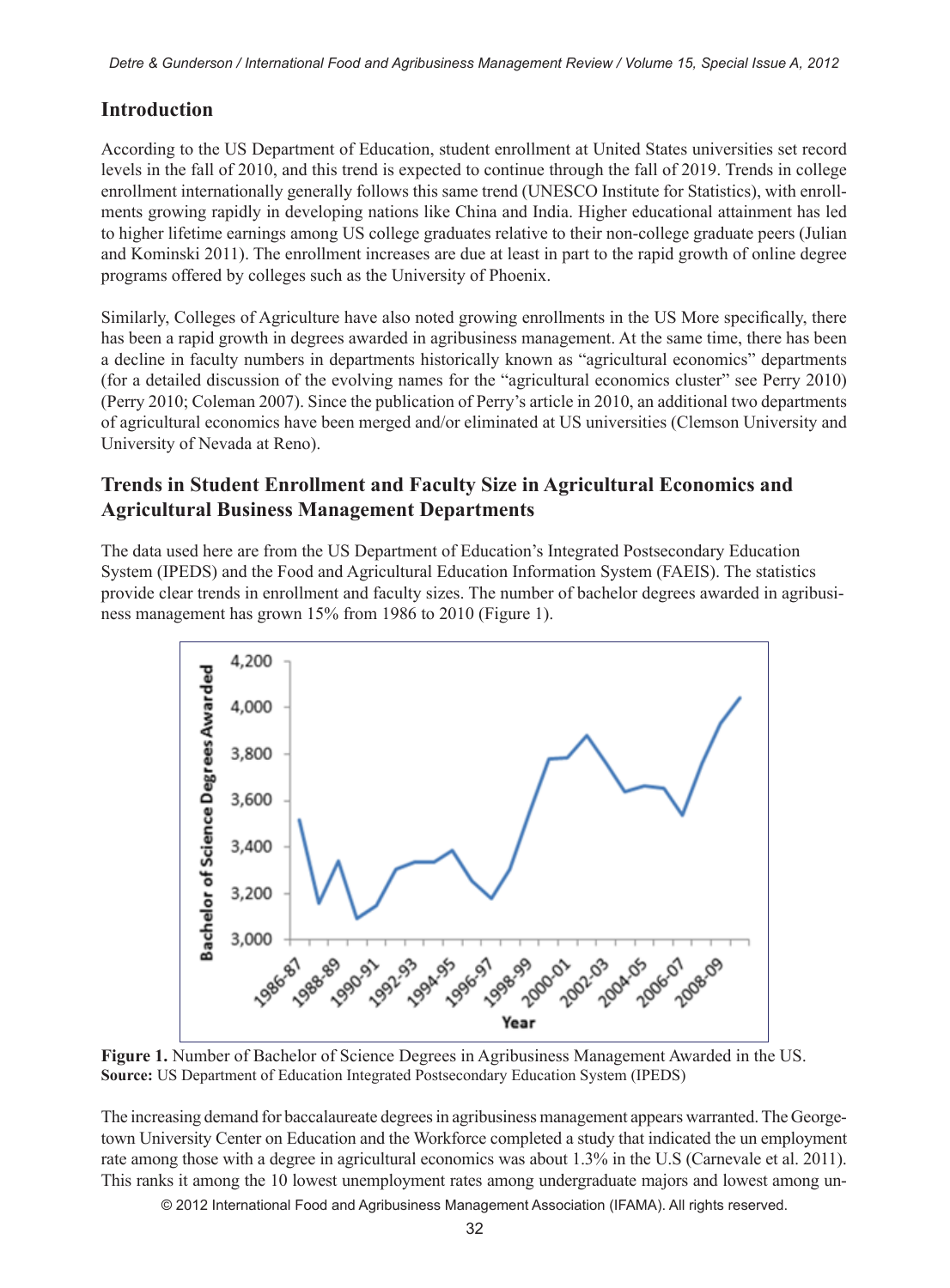#### *Detre & Gunderson / International Food and Agribusiness Management Review / Volume 15, Special Issue A, 2012*

dergraduate majors in the areas of agriculture and natural resources. In addition, the median earnings of those with a degree in agricultural economics were \$60,000. The evidence suggests these are valuable degrees in the job market (Carnevale et al. 2011).

On the other hand, the number of faculty teaching in agribusiness management and related programs has declined substantially (2004-2010). Data obtained from FAEIS shows that for the programs in the Academic Area of Agricultural Economics, Agricultural Business and Management that have provided data on faculty numbers (48 departments), 26 have had a reduction in faculty size. Over the period (2004-2010), the faculty size of a department, on average, has decreased by 2.93 members. This equates to a 21% reduction in departmental faculty size from the peak. Figure 2, provides a visual depiction of these reductions. The drastic reductions in faculty size coupled with the increasing enrollment in our undergraduate program and demand for students with agribusiness management degrees has placed faculty in these programs in unfamiliar territory.





**Source:** Food and Agricultural Education Information System (FAEIS).

# **Opportunities and Challenges**

Increasing student-to-faculty ratios will create challenges to the old methods of teaching. It will also force faculty to identify opportunities to use technology and improve the quality of teaching. Not only do employers generally prefer students with management and economic skills, they also want them to have welldeveloped "soft skills" such as the ability to solve problems and to communicate effectively (both oral and written) (Robinson, 2006; Gunderson et al. 2011). The preferences for these types of students place additional pressure on faculty, as faculty will likely find it challenging to incorporate such skills into their courses and, more importantly, across their curriculum. Faculty will need to use technology to improve mastery of material, create unique experiences that simulate business decision-making situations, and improve the communication skills of graduates. In the subsequent sections, we discuss these opportunities and challenges along with recommend courses of action for IFAMA in helping to address these issues. Table 1 contains a summary of these recommendations.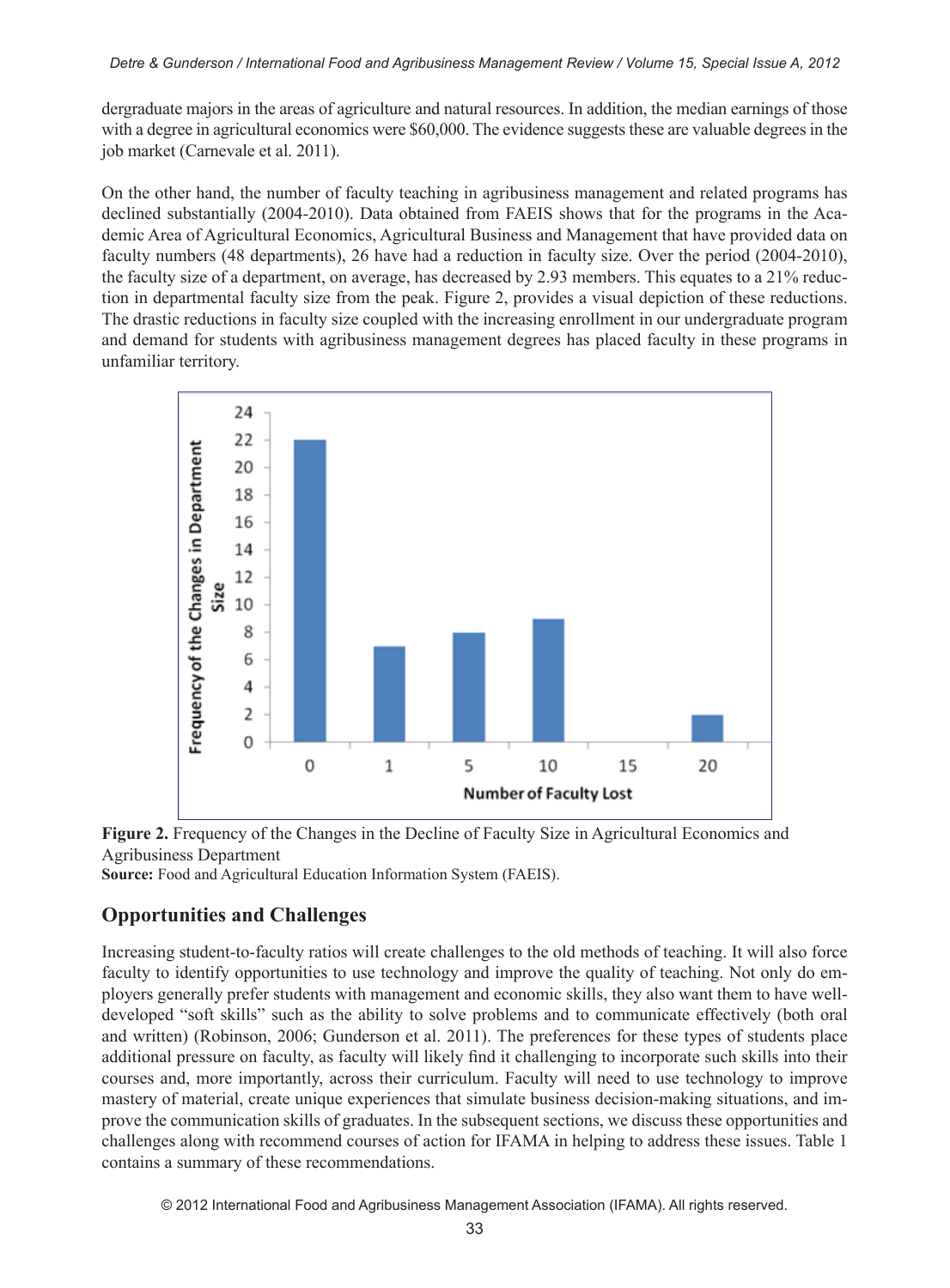**Table 1.** Recommended Courses of Action for IFAMA to Address Opportunities and Challenges Facing Agribusiness Teaching Faculty

| <b>Recreating and Redefining Curriculum Offerings</b>                       |                                                                                                    |
|-----------------------------------------------------------------------------|----------------------------------------------------------------------------------------------------|
|                                                                             | Facilitate surveys of professors and industry on agribusiness curriculum (needs vs. what we teach) |
| $\overline{2}$                                                              | Collaborate with AAEA's Teaching, Learning, and Communication Section on Student                   |
| 3                                                                           | Develop and maintain a database of industry speakers willing to speak to agribusiness classes      |
| Assisting Faculty in Using Technology and Implementing New Teaching Methods |                                                                                                    |
|                                                                             | Assist in the development of webinars related to teaching technologies and methods                 |
| $\mathbf{2}$                                                                | Organization of a formal teaching mentoring program                                                |

### *Recreating and Redefining Curriculum Offerings*

The combination of increased student enrollment with a decrease in faculty size means there are likely to be fewer class offerings and that those classes offered will have a larger enrollment size. Consequently, it is essential that those classes taught provide students with the greatest opportunity to succeed. For example, Carnevale et al. (2011) finds that the top three occupations for agricultural economics majors are management, sales, and finance at 36, 21, and 11 percent, respectively; the top three industries for employment are finance (21 percent), agriculture (11 percent), and retail trade and public administration (both with 8 percent). The aforementioned results indicate that our profession, as a whole, should seek to meet with representatives of these concerned industries to find out what are the weakness and strengths of our programs.

### *Recommended Course of Action for International Food and Agribusiness Management Association (IFA-MA) in Helping Departments Recreate and Redefine Curriculum Offerings*

A quick examination of the literature related to agricultural business and economics reveals little research has been conducted on how curriculum has evolved over time and/or how industry is engaged to provide insight into curriculum development. Research related to these topics would help to inform departments on how to utilize industry in curriculum development and ensure that the students are learning skills that are demanded by the sectors that employ them. Consequently, IFAMA could issue a call for academic members willing to serve on a multi-institution team that will develop and administer two surveys. The first survey would be sent to professors and the second to industry. Both surveys would address agribusiness curriculum. The results of both the industry and faculty survey should be presented at the annual meeting and published in the *Special Conference Edition of the International Food and Agribusiness Management Review (IFAMR)*. This will provide maximum exposure of the results, and help to ensure that we are utilizing our limited resources effectively. While it is not necessary that these surveys be conducted on an annual basis, we would expect that they would need to be administered once every five to ten years.

IFAMA should also seek to collaborate with The Teaching, Learning, and Communications section of the Agricultural and Applied Economics Association (AAEA), which has undertaken a process of writing Student Learning Outcomes that might be shared by agribusiness undergraduate programs nationwide. IFAMA could assist in the program by internationalizing the sample. As part of the process, AAEA members have met with industry representatives to improve academia's understanding of the skills new employees need to have for success. IFAMA could help organize similar type meetings across the globe with relevant stakeholders.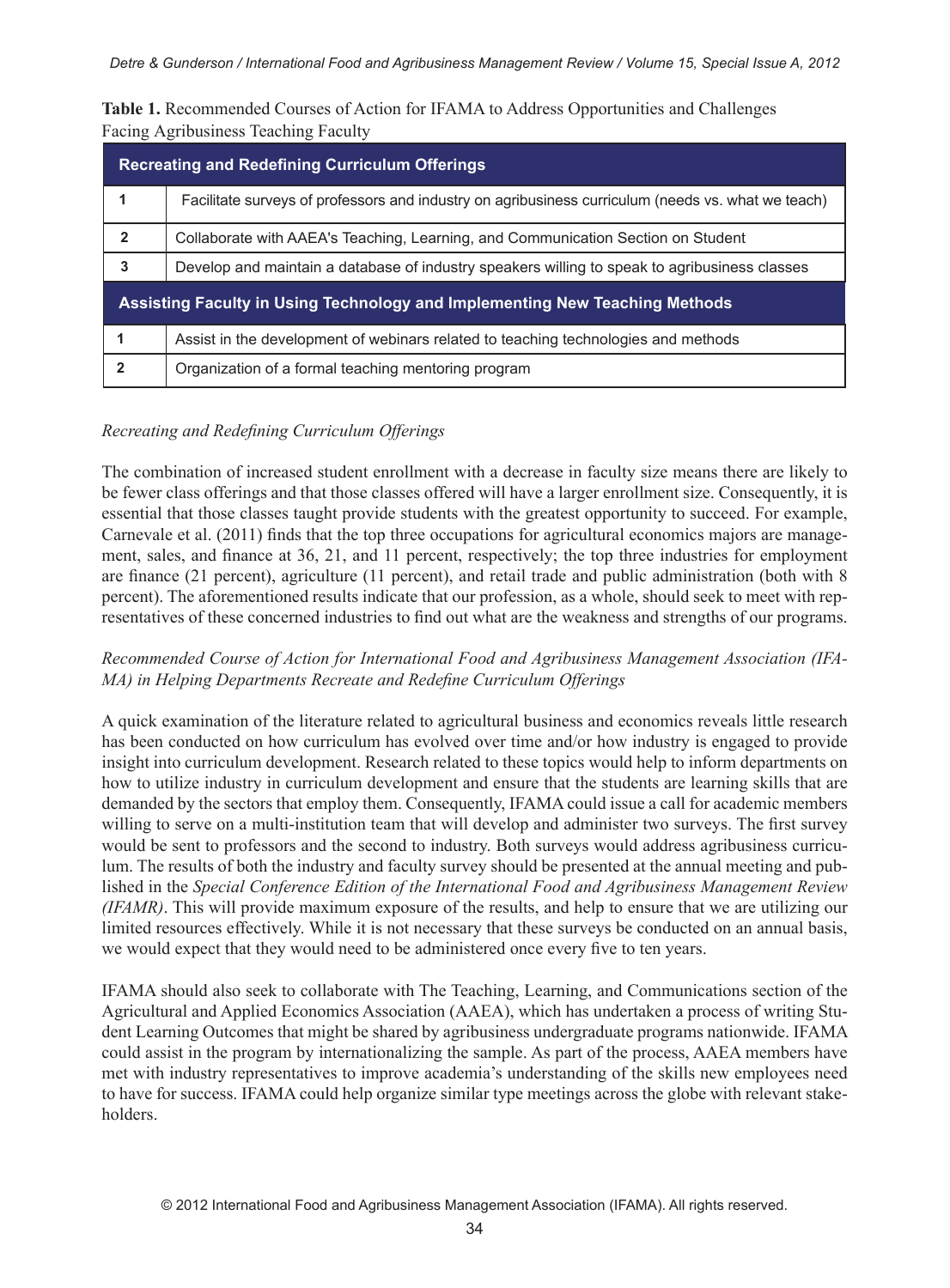#### *Detre & Gunderson / International Food and Agribusiness Management Review / Volume 15, Special Issue A, 2012*

IFAMA, through its industry contacts and based upon the results of the surveys, should seek to develop an industry guest lecture series. We envision a database housed on the IFAMA website that has a catalog of industry representatives willing to speak to agribusiness classes. The database would contain various biographical data including, but not limited to: industry, area(s) of expertise, location, preferred interaction method (on-campus presentation or video conference). Ideally, IFAMA would handle requests to ensure that requests are made in an equitable manner and to prevent anyone individual from being bombarded with requests for guest lecturing.

### *Using Technology, Implementing New Teaching Methods, and Training New Faculty to Meet These Needs*

Faculty should use technology and new teaching methods to improve education outcomes. Faculty, however, should be cognizant of whether the technology and methods they are employing in the classroom are effective. For example, simply using PowerPoint slides to convey material is not maximizing the use of technology. Rather, faculty should incorporate technology and teaching methods to engage learners in the classroom. Whereas presentation slides allow students to be passive learners, technology such as student response systems (clickers), in-class computer simulations, and smart phone applications, and servicelearning projects force students to become engaged and active learners, a task that is made more difficult as class size increases.

While technology and new teaching methods are tools that help generate successful results in the classroom, they are just part of the puzzle. The second part of the puzzle, and perhaps the most beneficial to a junior faculty, is access to a teaching mentor. Senior faculty members who teach have a wealth of tacit and institutional knowledge that a junior faculty member can draw upon. Access to a faculty mentor helps junior faculty members avoid pitfalls in the classroom they would otherwise encounter if they did not have a mentor.

## *Recommended Course of Action for IFAMA in Assisting Faculty in Using Technology and Implementing New Teaching Methods*

The Association should encourage its members to develop webinars would focus on a particular technology and/or on what teaching methodologies provide the best results in large classrooms. The webinars should be kept relatively short, less than one hour, and would be accessible to faculty across the globe. This could be as simple as the Association asking members to create a webinar around a new technology they have recently adopted. In addition to the webinars, IFAMA could consider adding an annual workshop or organized discussion section that would focus on a new teaching technology, style, method, etc. as part of the Annual Symposium and Forum. For example, Harvard Business School offers a workshop on the case study method. Perhaps IFAMA could work to bring that workshop one day before/after the Forum and Symposium for interested members.

IFAMA might consider the possibility of organizing a formal teaching mentor program among the membership. More senior faculty could be paired with junior faculty to help with the design and review course syllabi, course assessments, and lecture materials. Faculty might denote these course materials as peer reviewed.

If we want agricultural business and economics programs to value undergraduate agribusiness education and faculty members to develop, it is important that IFAMA, an association dedicated to agribusiness, honor those that excel in the classroom. Consequently, we suggest that IFAMA have a set of awards: outstanding teacher at the instructor/assistant professor level, outstanding teacher at the associate professor/ full professor level, and outstanding teaching mentor. These awards would demonstrate the Association's and the profession's commitment to outstanding teaching of agribusiness courses. Much like the Best Paper Awards at the Forum, these can be valuable recognition for faculty at all stages of their careers. In addition, the winners of these awards should be given the opportunity to write an essay that pertains to teaching and/ or mentoring for the *Special Conference Edition of the IFAMR*.